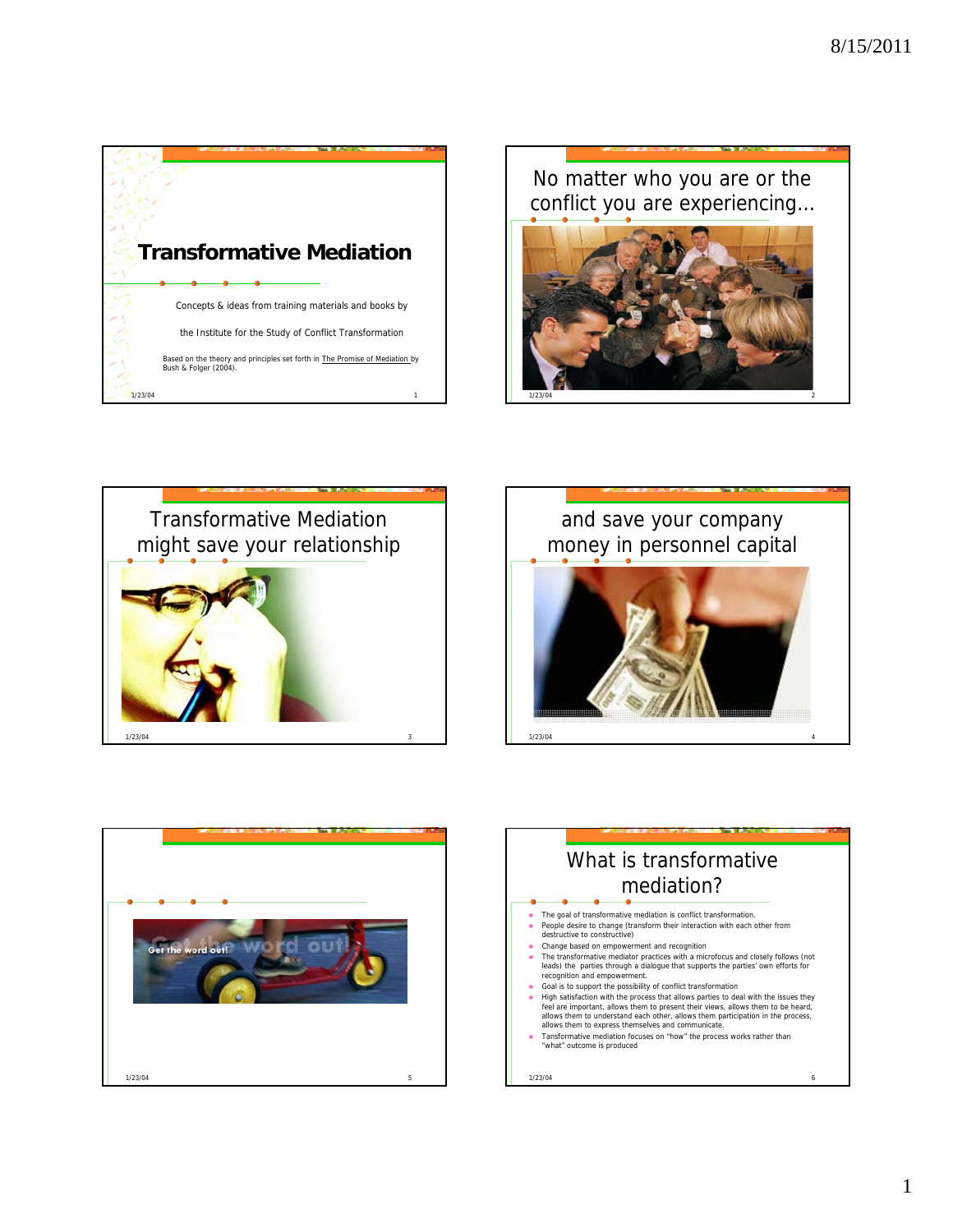| Why is transformative                                                                                                                                                                                                                                                                                                                                                                                                                                                                                                                                                                                                                                           | Components of an Opening                                                                                                                                                                                                                                                                                                                                                                                                                                                                                                                                                                                                                                                                                                                                                                                                                                                                                                                                                                                                                           |
|-----------------------------------------------------------------------------------------------------------------------------------------------------------------------------------------------------------------------------------------------------------------------------------------------------------------------------------------------------------------------------------------------------------------------------------------------------------------------------------------------------------------------------------------------------------------------------------------------------------------------------------------------------------------|----------------------------------------------------------------------------------------------------------------------------------------------------------------------------------------------------------------------------------------------------------------------------------------------------------------------------------------------------------------------------------------------------------------------------------------------------------------------------------------------------------------------------------------------------------------------------------------------------------------------------------------------------------------------------------------------------------------------------------------------------------------------------------------------------------------------------------------------------------------------------------------------------------------------------------------------------------------------------------------------------------------------------------------------------|
| mediation different?                                                                                                                                                                                                                                                                                                                                                                                                                                                                                                                                                                                                                                            | Statement                                                                                                                                                                                                                                                                                                                                                                                                                                                                                                                                                                                                                                                                                                                                                                                                                                                                                                                                                                                                                                          |
| The mediator's role is to follow the parties unfolding conversation and identify<br>opportunities for empowerment and recognition, as those opportunities appear in the<br>parties' own conversation such as:<br>Being Transparent<br>Attending<br>Monitorina<br>Responding<br>Listening<br>Avoiding directives<br>Maintaining neutrality<br>Reflecting<br>Summarizing<br>Questioning<br>Checking in<br>Realizing meaning are in people not words (attend to silence, meanings, relational messages,<br>affective states & nonverbal com.,)<br>Metacommunicating: Talking about talk<br><b>Following Parties</b><br>Knowing when to intervene or not<br>1/23/04 | Greetings<br>Question that checks parties understanding mediation<br>Description of Tranformative mediation<br>Allow parties to describe their expectations of mediationif these differ considerably<br>from transformative mediationmediator may have to decline their services (rare since<br>they can accommodate parties)<br>Establish a context for the mediation in terms of allowing parties to clarify their own<br>qoals<br>Explain the role of the mediator (to help facilitate the dialoque, help reach clarity, help<br>gain better understanding, & help them have a constructive conversation)<br>Explain mediation: voluntary, confidential, empowering<br>٠<br>Explain the forms that may be involved and decide what is desired<br>Allow parties to provide suggestions about how to proceed with the process (design,<br>ground rules, separate sessions, interaction possibilitiesso on)<br>Discuss preferences for talking and organizing talk<br>Preferences regarding an agenda are negotiated and discussed<br>1/23/04<br>я |



1/23/04 9



# Ground Rules

 Open to establishing ground rule but avoids imposing certain ground rules

- Invites parties to discuss whether ground rules are needed and important for the session
- Suggests possibilities for ground rules…check in to see if ideas are acceptable to parties
- Check in with parties by making "low inference" statements to see if they are following the ground rules they themselves have chosen. Ask parties why they are not following ground rules instead of enforcing ground rules on them
- Keeping the process flexible and ongoing. Allowing parties to have an ongoing discussion about ground rules and other process issues.
- **Designing the sessions together in an ongoing discussion**

 $1/23/04$  11

#### Examples of "shifts" in the conflict interaction

Recognizing transformation:

- **Empowerment**
- Directing body language toward one another Expressing more emotion
- Speaking with confidence (clarity)
- Addressing each other directly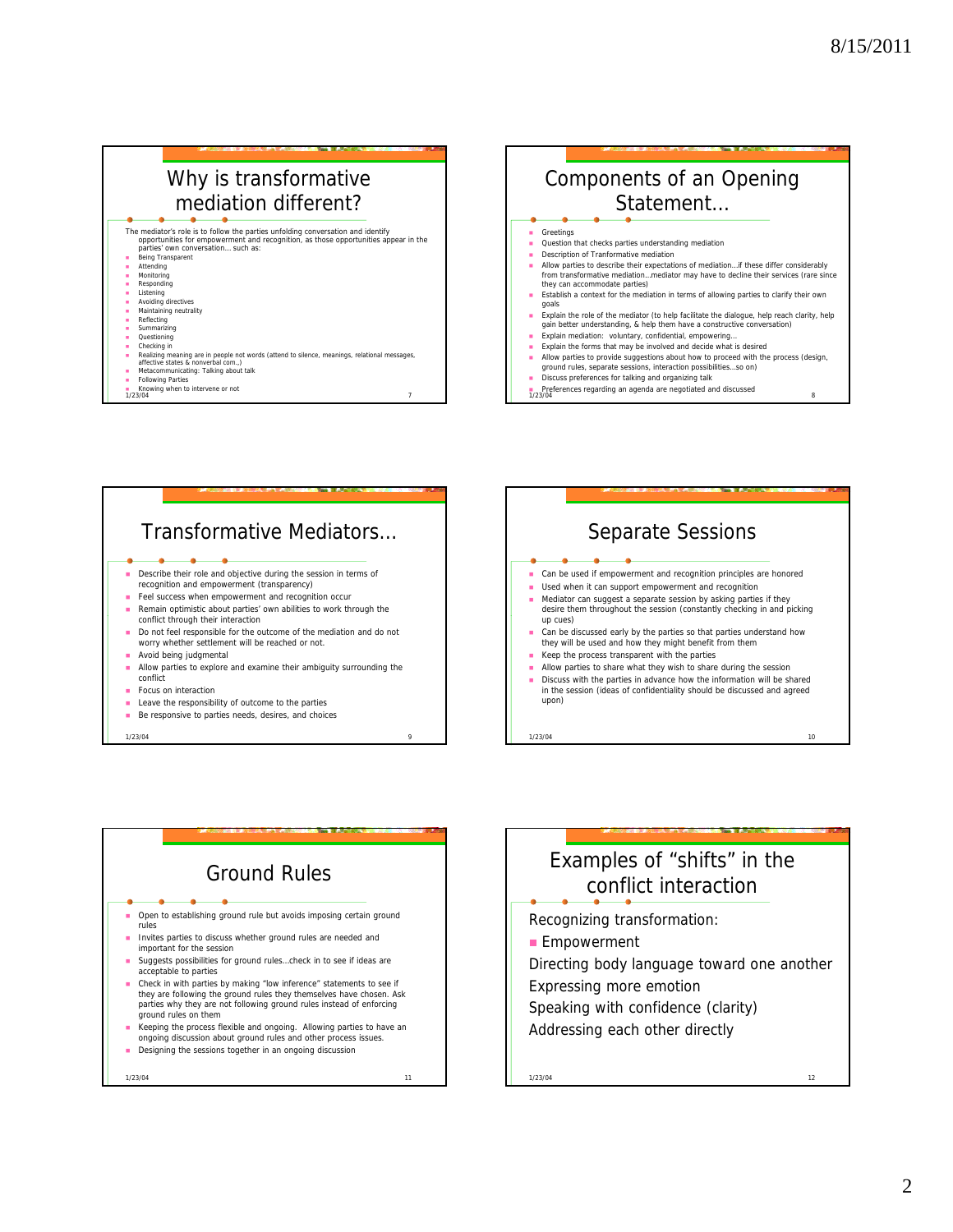#### Examples of "shifts" in the conflict interaction

- Recognition Examples:
- 1. Talking to each other than about the other
- 2. Listening more to the "other"
- 3. Acknowledging and validating information from the other
- 4. Formulating more positive attributions to the other
- $5.$  Apologizing and forgiving the other

## Characteristics of Transformative Practice First, mediators adopt a mircrofocus, concentrating on the presentation of

- the conflict by the parties that takes the conflict by the parties that place in the mediation session itself.
- Second, mediators take conscious steps to encourage parties to engage in deliberation and choice making.

 $1/23/04$  14





## What is a "competent" transformative mediator?

- A competent transformative mediator acts consistently and reflectively in a way that supports the parties' efforts at conflict transformation.
- Transformative mediators should understand the theoretical foundations of the transformative framework, such as its underlying principles, premises, and purpose.

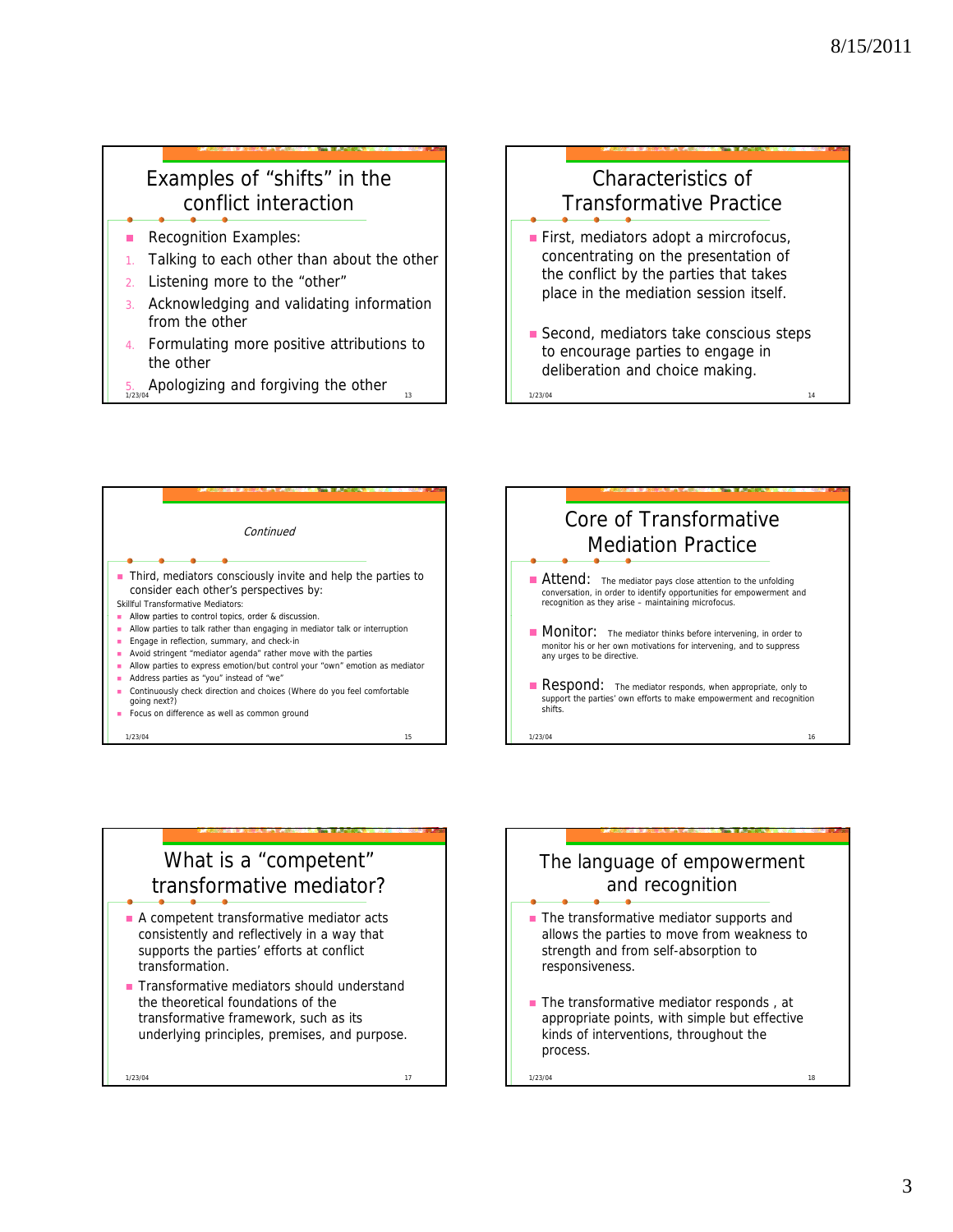#### Language of Empowerment and Recognition

- **The mediator pays close attention to** the parties' own conversational clues in the *immediate* interactions between them – what they do and say.
- **The transformative mediator stays in** the moment with the parties.

 $1/23/04$  19











- Be patient with the interaction
- Have an open process, but skillful in the types of questions that allow recognition and empowerment opportunities
- Choose interventions that are based on recognition & empowerment
- **Focus on moment-by-moment situation in the interaction**
- Avoid problem solving and control processes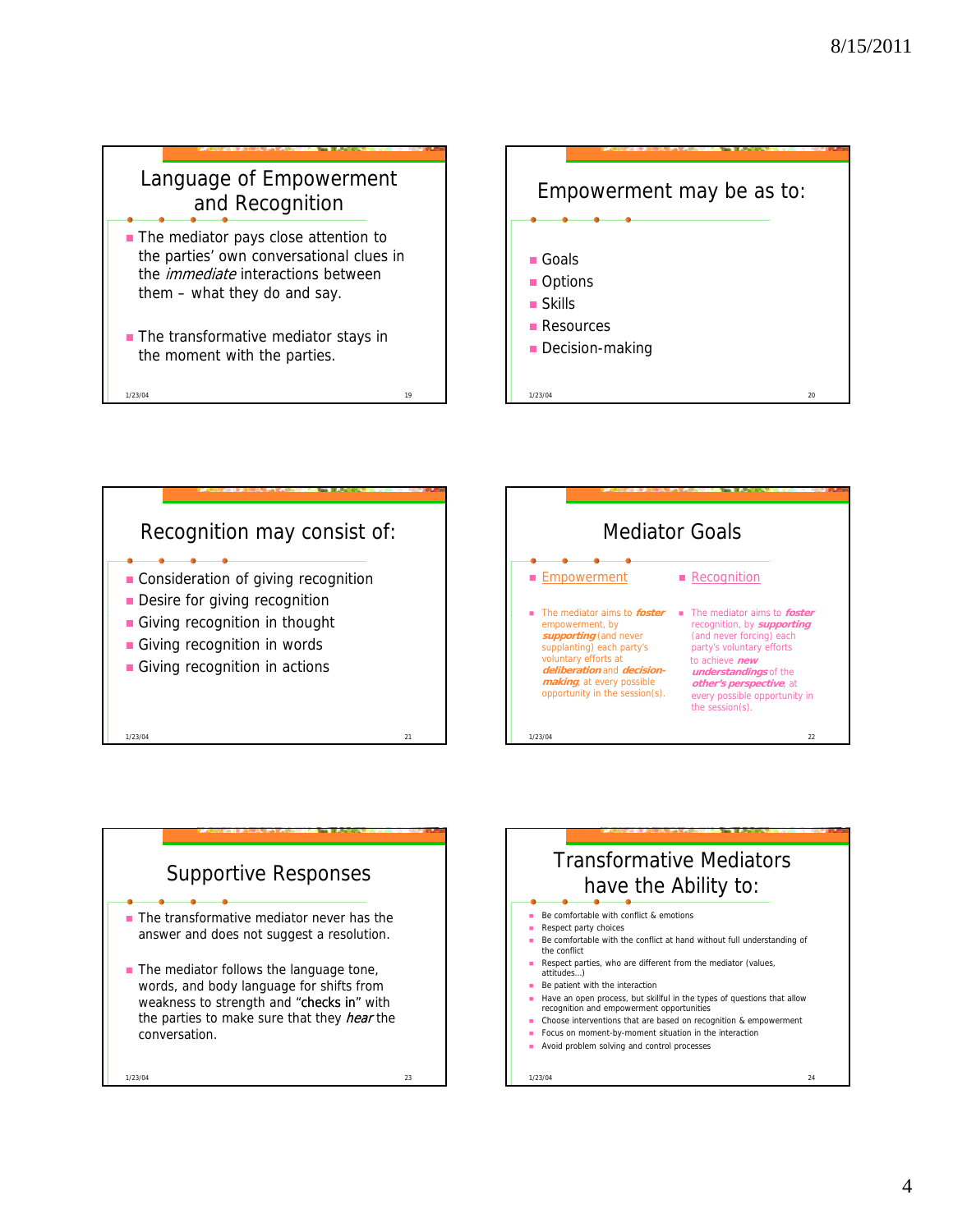





- Ouestions are used to open doors and<br>to invite further discussion.
- **A** typical transformative question: "Is there more you want to say about that?"





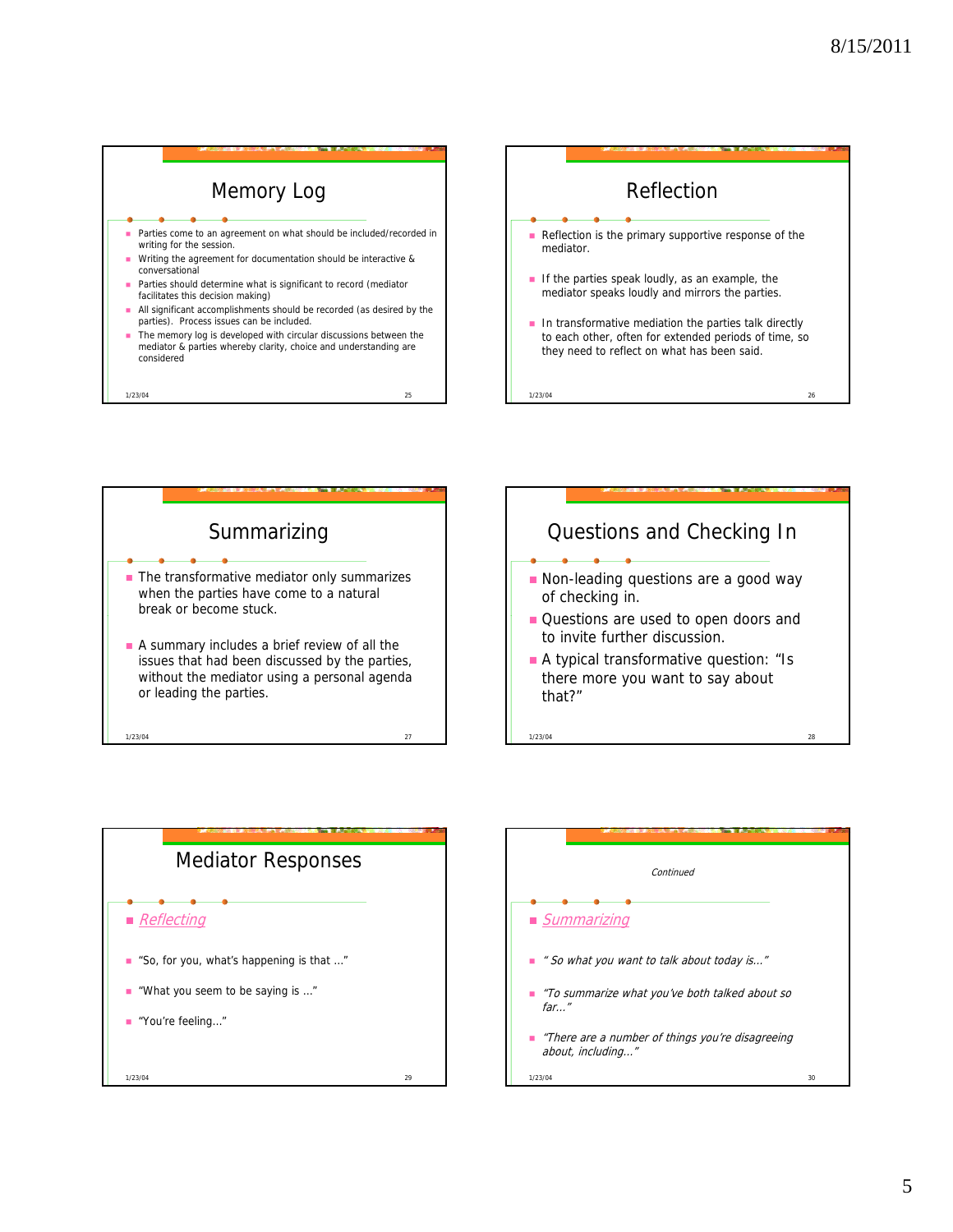